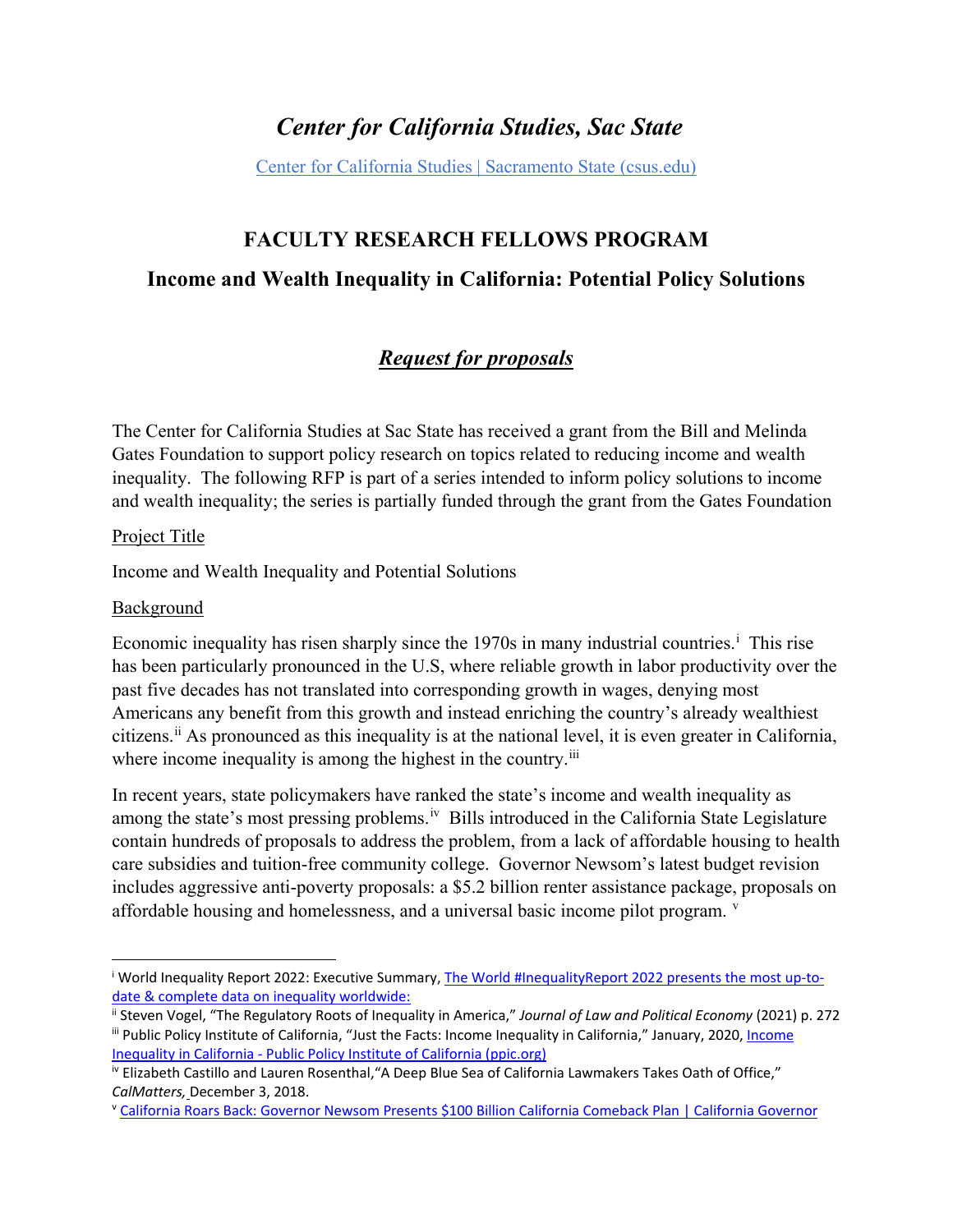Recent income growth in the U.S has favored the upper-income levels, and the middle class continues its decline since the 1970s. The middle class shrank from 61% to 51% between 1971 and 2019. <sup>[vi](#page-1-0)</sup> Income inequality has resulted in stagnation for already low-income communities which are disproportionally communities of color.<sup>[vii](#page-1-1)</sup> The United States experiences higher rates of income inequality than its European counterparts. <sup>[viii](#page-1-2)</sup> Further, research suggests that lowpaying jobs explain the disparity rather than a redistributive tax system. [ix](#page-1-3) Lastly, income inequality has multi-generational consequences, with the children of low-income families fairing far behind their high-income earning counterparts.  $x$ 

#### Research Questions

 $\overline{\phantom{a}}$ 

Compared to other countries with large economies, the U.S. has high rates of income and wealth inequality. Looking at successful models in other countries and states, what does academic research say about the following questions, and what are the policy implications of these findings:

- What state and local policies are most effective in reducing poverty in the short term and long term?
- What policies are the most effective in reducing racial inequality in terms of income and wealth?
- Which policies are the most cost-effective (i.e., a return on investment analysis that identifies which policies are the most effective in reducing poverty per dollar spent)?
- Is there evidence that certain policy approaches have different effects on gender, race, and ethnicity?
- What does the academic research say about the importance of intergenerational wealth in helping families weather economic downturns and adverse life events?
- Historically, what have been the means by which families create intergenerational wealth?
- What are proven, effective policies that help people build assets (financial as well as nonmaterial assets such as training, education, and good health) and wealth that can help them withstand downturns in the economy and catastrophic life events? What role does homeownership play in these proven policies and what are the implications for how California should address the housing shortage with an eye towards helping low- and middle-income Californians building wealth?

<span id="page-1-0"></span>vi Pew Research Center, "Most Americans Say There Is Too Much Economic Inequality in the U.S., but Fewer Than Half Call It a Top Priority" January 2020.<br>vii Neil Bhutta, Andrew C. Chang, Lisa J. Dettling, and Joanne W. Hsu. 2020. "Disparities in Wealth by Race and

<span id="page-1-1"></span>Ethnicity in the 2019 Survey of Consumer Finances" Board of Governors of the Federal Reserve System.

<span id="page-1-2"></span>viii Anthony Atkinson, "Income distribution in Europe and the United States". In: *Oxford Review of Economic Policy* 12.1, (1996).

<span id="page-1-3"></span>ix Stefano Filauro and Zachary Parolin "Unequal unions? A comparative decomposition of income inequality in the European Union and United States" *Journal of European Social Policy* (2018).

<span id="page-1-4"></span><sup>x</sup> Alan B. Krueger, "The Rise and Consequences of Inequality in the United States" Council of Economic Advisers, January 12, 2012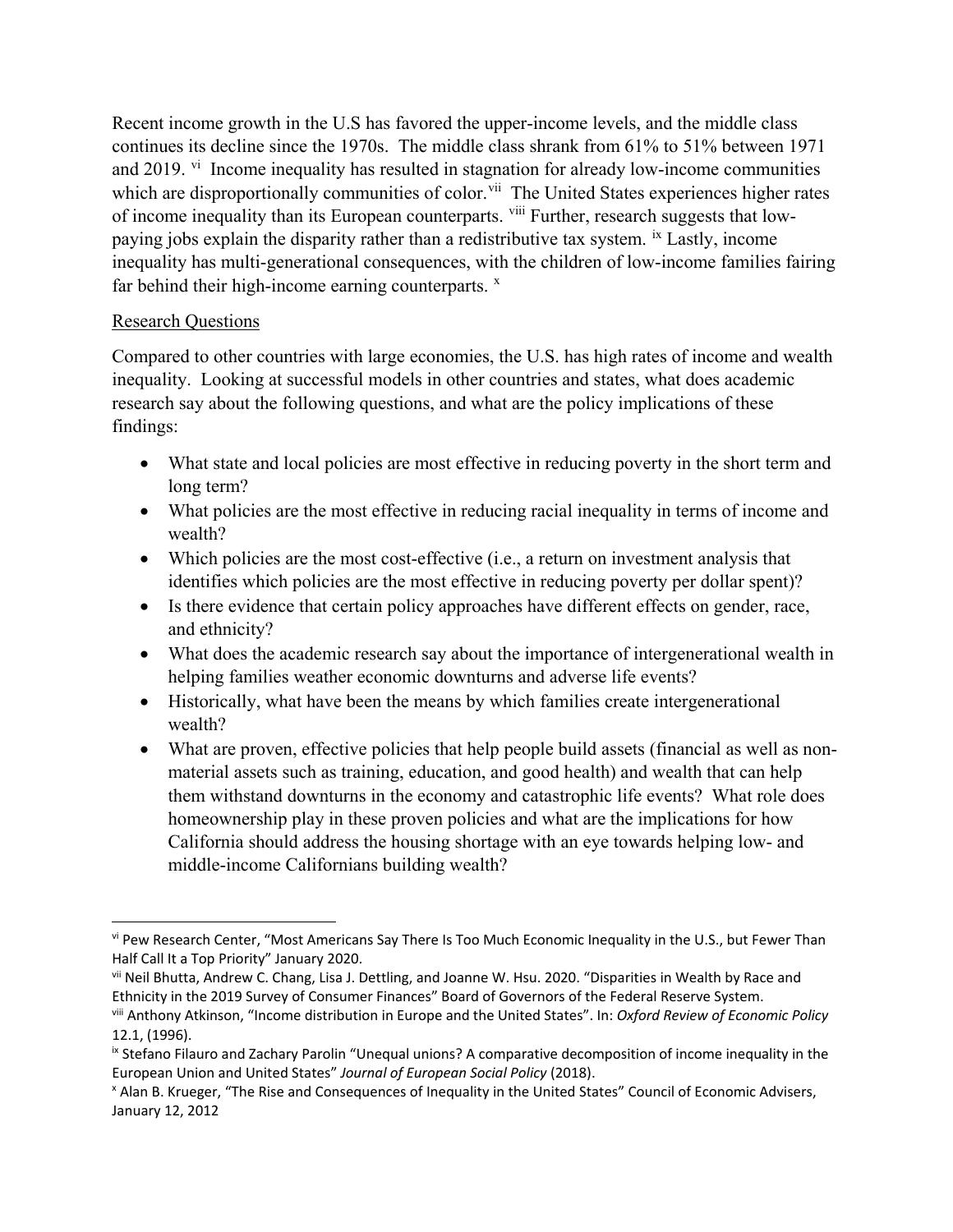• Are there asset-building policies that are better suited to help women, African-Americans, Latinx, API, and other communities experiencing high rates of poverty?

#### Scope of Research

This project is focused on informing state policymaking as it relates to reducing inequality in California and improving the economic circumstances of California's lowest- and middle-income residents, in the long term. The researcher or research team will review existing research on high-equity economies, summarize the research and determine the policy implications for California.

#### Deliverables and Timeline

- 1. Participate in a planning call with legislative requesters and Center for California Studies staff, prior to beginning the project.
- 2. Provide preliminary drafts of the following to the Center for California Studies by August 15: a report and a two-page summary of findings and recommendations.
- 3. Respond to any comments or questions about the draft and provide a final report and twopage summary to the Center for California Studies by September 30.
- 4. Present research in Sacramento by the end of 2022, on a date mutually agreeable to both the researchers and the Faculty Research Fellows Program award recipient. (The Center can cover travel costs for faculty doing the presentation.)

#### **Budget**

\$20,000 This amount includes any indirect costs charged by the recipient's institution, as well as travel costs and all other costs (except for travel costs related to the presentation, which will be covered by the Center for California Studies).

#### Who May Apply:

Faculty and staff at any California State University campus may submit proposals. Preference is given to principal investigators who are full-time faculty or staff, but part-time faculty may also apply. Part-time faculty and CSU students may also be included as secondary investigators and assistants.

#### How to Apply

Proposals are due May 27, 2022. Submit proposal by email (in a single Word document or PDF file) to Leonor Ehling, Executive Director, Center for California Studies, at [leonor.ehling@csus.edu.](mailto:leonor.ehling@csus.edu) Include "FRPR Gates proposal – poverty solutions" in the subject line. Notification of awards will occur by June 3, 2022.

Proposal should be no longer than five single spaced pages (excluding a list of cited works, curriculum vitae, and evidence of approval from applicant's campus office of research). The proposal should include the following:

1. An introductory statement that demonstrates an understanding of the subject matter.